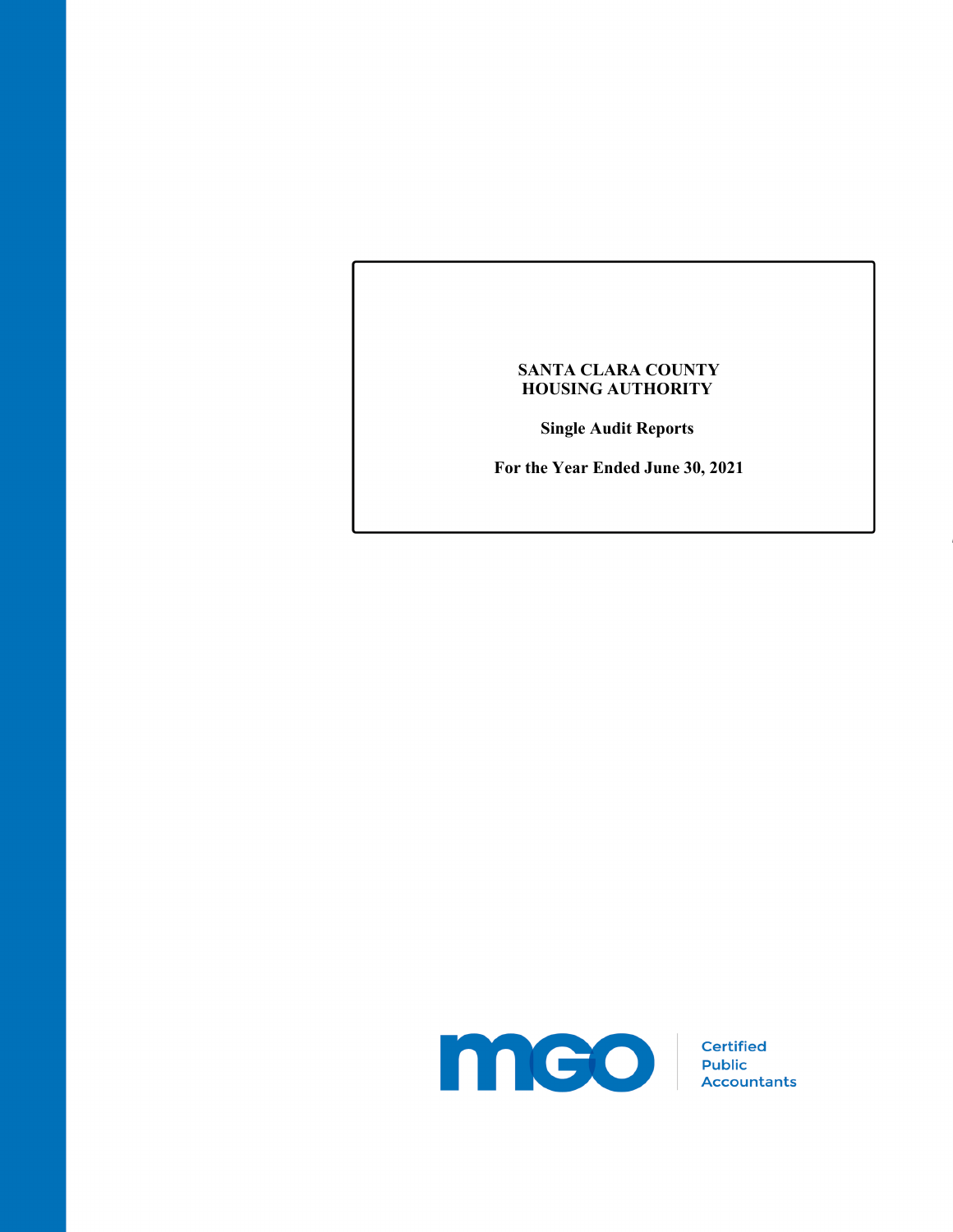## **SANTA CLARA COUNTY HOUSING AUTHORITY**

## Table of Contents For the Year Ended June 30, 2021

## Page

| Independent Auditor's Report on Internal Control Over Financial Reporting and on<br>Compliance and Other Matters Based on an Audit of Financial Statements                                                               |  |
|--------------------------------------------------------------------------------------------------------------------------------------------------------------------------------------------------------------------------|--|
| Independent Auditor's Report on Compliance For Each Major Federal Program;<br>Report on Internal Control Over Compliance; and Report on<br>Schedule of Expenditures of Federal Awards Required by the Uniform Guidance 3 |  |
|                                                                                                                                                                                                                          |  |
|                                                                                                                                                                                                                          |  |
|                                                                                                                                                                                                                          |  |
|                                                                                                                                                                                                                          |  |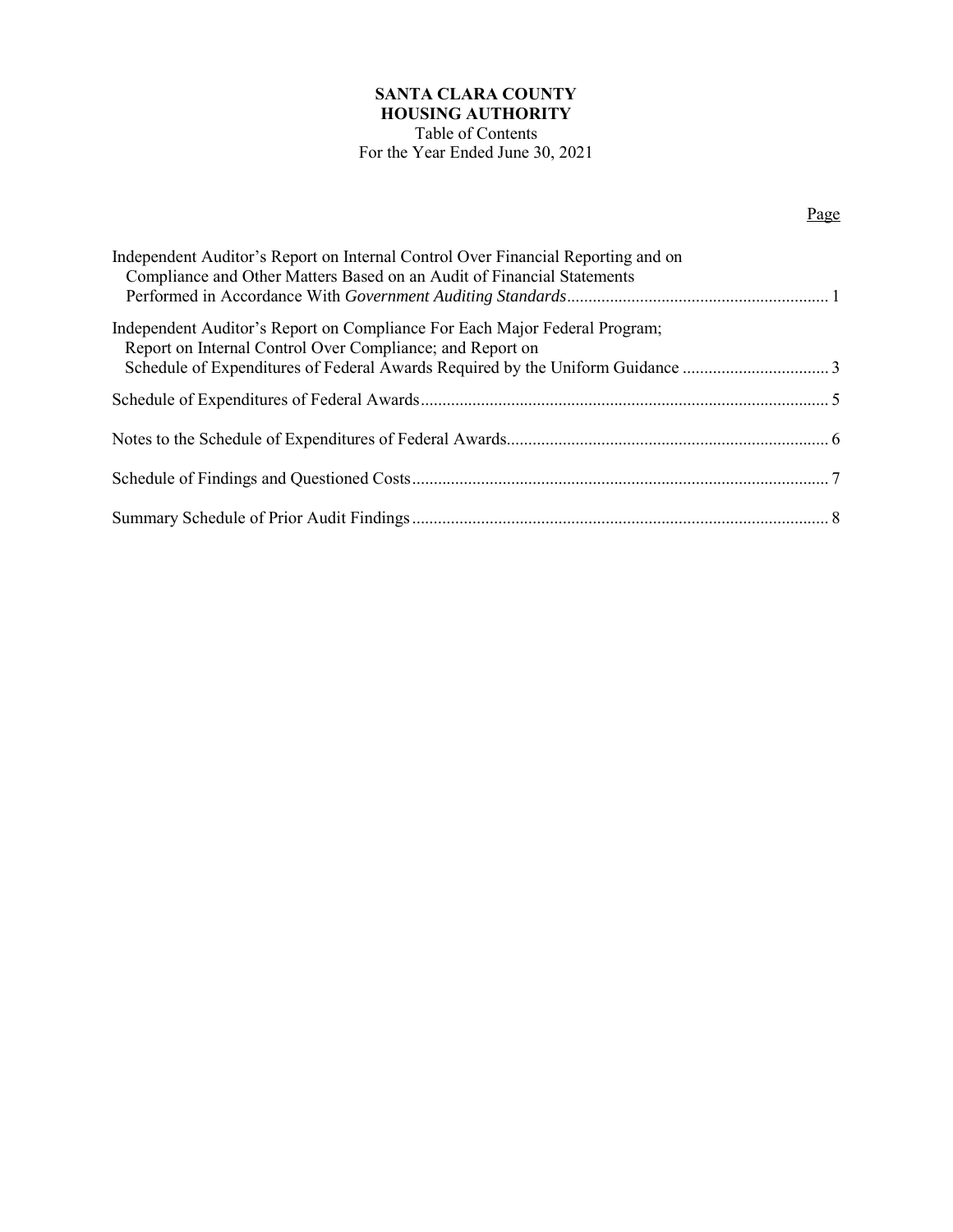

### **Independent Auditor's Report on Internal Control Over Financial Reporting and on Compliance and Other Matters Based on an Audit of Financial Statements Performed in Accordance With** *Government Auditing Standards*

Members of the Board of Commissioners of the Santa Clara County Housing Authority San Jose, California

We have audited, in accordance with auditing standards generally accepted in the United States of America and the standards applicable to financial audits contained in *Government Auditing Standards* issued by the Comptroller General of the United States, the financial statements of the business-type activities and the aggregate discretely presented component units of the Santa Clara County Housing Authority, California (Authority), as of and for the year ended June 30, 2021, and the related notes to the financial statements, which collectively comprise the Authority's basic financial statements, and have issued our report thereon dated December 23, 2021. Our report includes a reference to other auditors who audited the financial statements of the Authority's blended component units and discretely presented component units, as described in our report on the Authority's financial statements. This report does not include the results of the other auditors' testing of internal control over financial reporting or compliance and other matters that are reported on separately by those auditors. The financial statements of the blended component units, except for AE Associates, Ltd., HACSC/Choices Family Associates, San Pedro Garden Associates, Ltd., and S.P.G. Housing Inc., and the financial statements of the discretely presented component units, except for Bendorf Drive, LP, Clarendon Street LP, Fairground Luxury Family Apartments, LP, and Huff Avenue, LLC, were not audited in accordance with *Government Auditing Standards*.

### **Internal Control over Financial Reporting**

In planning and performing our audit of the financial statements, we considered the Authority's internal control over financial reporting (internal control) as a basis for designing audit procedures that are appropriate in the circumstances for the purpose of expressing our opinions on the financial statements, but not for the purpose of expressing an opinion on the effectiveness of the Authority's internal control. Accordingly, we do not express an opinion on the effectiveness of the Authority's internal control.

A *deficiency in internal control* exists when the design or operation of a control does not allow management or employees, in the normal course of performing their assigned functions, to prevent, or detect and correct, misstatements on a timely basis. A *material weakness* is a deficiency, or a combination of deficiencies, in internal control such that there is a reasonable possibility that a material misstatement of the entity's financial statements will not be prevented, or detected and corrected on a timely basis. A *significant deficiency* is a deficiency, or a combination of deficiencies, in internal control that is less severe than a material weakness, yet important enough to merit attention by those charged with governance.

Our consideration of internal control was for the limited purpose described in the first paragraph of this section and was not designed to identify all deficiencies in internal control that might be material weaknesses or significant deficiencies. Given these limitations, during our audit we did not identify any deficiencies in internal control that we consider to be material weaknesses. However, material weaknesses may exist that have not been identified.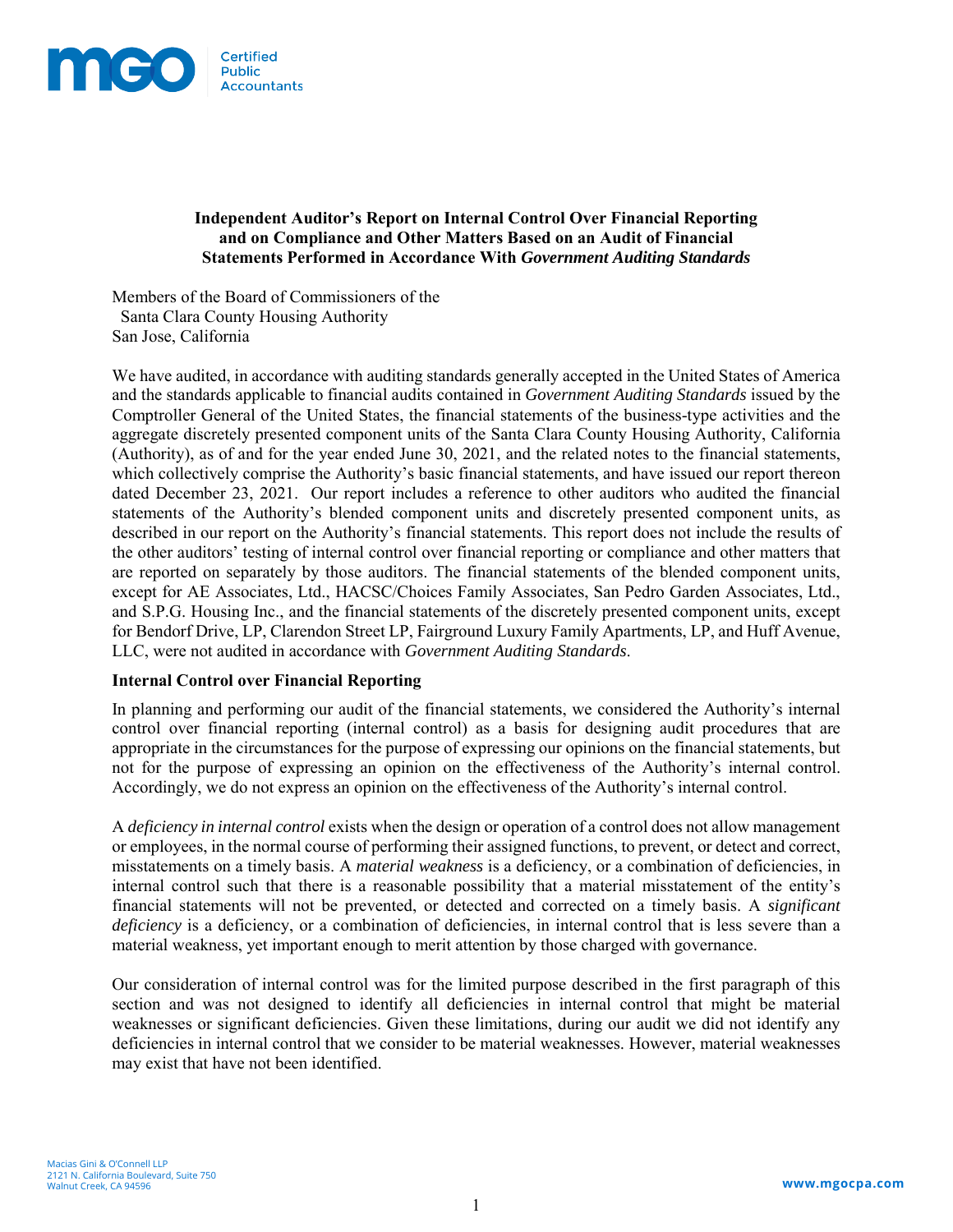## **Compliance and Other Matters**

As part of obtaining reasonable assurance about whether the Authority's financial statements are free from material misstatement, we performed tests of its compliance with certain provisions of laws, regulations, contracts, and grant agreements, noncompliance with which could have a direct and material effect on the financial statements. However, providing an opinion on compliance with those provisions was not an objective of our audit, and accordingly, we do not express such an opinion. The results of our tests disclosed no instances of noncompliance or other matters that are required to be reported under *Government Auditing Standards*.

#### **Purpose of this Report**

The purpose of this report is solely to describe the scope of our testing of internal control and compliance and the result of that testing, and not to provide an opinion on the effectiveness of the entity's internal control or on compliance. This report is an integral part of an audit performed in accordance with *Government Auditing Standards* in considering the entity's internal control and compliance. Accordingly, this communication is not suitable for any other purpose.

 $M$ acias Gini  $\epsilon$  O'Connell LP<br>Walnut Creek, California

December 23, 2021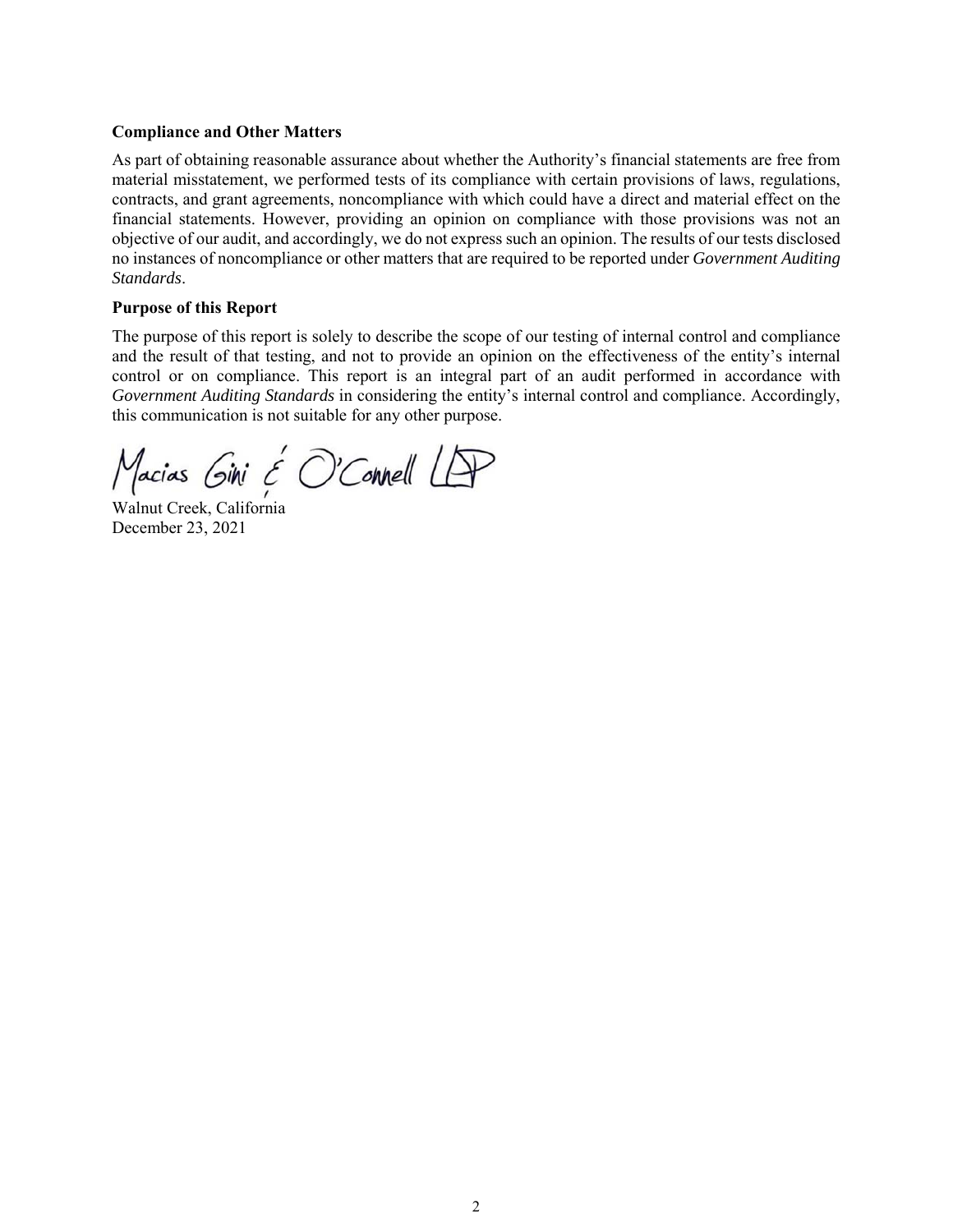

## **Independent Auditor's Report on Compliance For Each Major Federal Program; Report on Internal Control Over Compliance; and Report on Schedule of Expenditures of Federal Awards Required by the Uniform Guidance**

Members of the Board of Commissioners of the Santa Clara County Housing Authority San Jose, California

### **Report on Compliance For Each Major Federal Program**

We have audited the Santa Clara County Housing Authority, California's (Authority) compliance with the types of compliance requirements described in the *OMB Compliance Supplement* that could have a direct and material effect on the Authority's major federal program for the year ended June 30, 2021. The Authority's major federal program is identified in the summary of auditor's results section of the accompanying schedule of findings and questioned costs.

#### *Management's Responsibility*

Management is responsible for compliance with federal statutes, regulations, and the terms and conditions of its federal awards applicable to its federal programs.

#### *Auditor's Responsibility*

Our responsibility is to express an opinion on compliance for the Authority's major federal program based on our audit of the types of compliance requirements referred to above. We conducted our audit of compliance in accordance with auditing standards generally accepted in the United States of America; the standards applicable to financial audits contained in *Government Auditing Standards*, issued by the Comptroller General of the United States; and the audit requirements of Title 2 U.S. *Code of Federal Regulations* Part 200, *Uniform Administrative Requirements, Cost Principles, and Audit Requirements for Federal Awards* (Uniform Guidance). Those standards and the Uniform Guidance require that we plan and perform the audit to obtain reasonable assurance about whether noncompliance with the types of compliance requirements referred to above that could have a direct and material effect on a major federal program occurred. An audit includes examining, on a test basis, evidence about the Authority's compliance with those requirements and performing such other procedures as we considered necessary in the circumstances.

We believe that our audit provides a reasonable basis for our opinion on compliance for the major federal program. However, our audit does not provide a legal determination of the Authority's compliance.

#### *Opinion on the Major Federal Program*

In our opinion, the Authority complied, in all material respects, with the types of compliance requirements referred to above that could have a direct and material effect on its major federal program for the year ended June 30, 2021.

#### **Report on Internal Control Over Compliance**

Management of the Authority is responsible for establishing and maintaining effective internal control over compliance with the types of compliance requirements referred to above. In planning and performing our audit of compliance, we considered the Authority's internal control over compliance with the types of requirements that could have a direct and material effect on the major federal program to determine the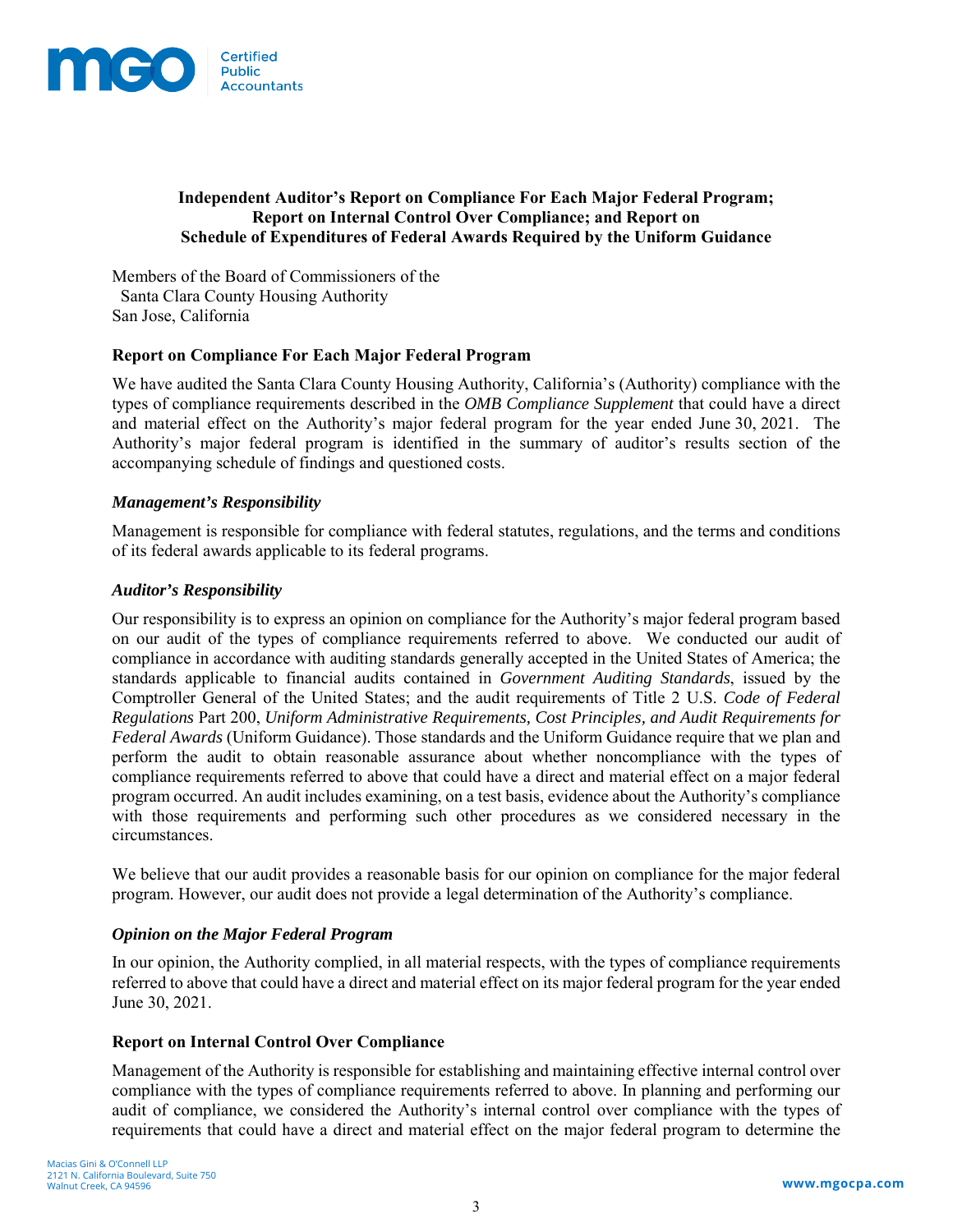auditing procedures that are appropriate in the circumstances for the purpose of expressing an opinion on compliance for each major federal program and to test and report on internal control over compliance in accordance with the Uniform Guidance, but not for the purpose of expressing an opinion on the effectiveness of internal control over compliance. Accordingly, we do not express an opinion on the effectiveness of the Authority's internal control over compliance.

A *deficiency in internal control over compliance* exists when the design or operation of a control over compliance does not allow management or employees, in the normal course of performing their assigned functions, to prevent, or detect and correct, noncompliance with a type of compliance requirement of a federal program on a timely basis. A *material weakness in internal control over compliance* is a deficiency, or combination of deficiencies, in internal control over compliance, such that there is a reasonable possibility that material noncompliance with a type of compliance requirement of a federal program will not be prevented, or detected and corrected, on a timely basis. A *significant deficiency in internal control over compliance* is a deficiency, or combination of deficiencies, in internal control over compliance with a type of compliance requirement of a federal program that is less severe than a material weakness in internal control over compliance, yet important enough to merit attention by those charged with governance.

Our consideration of internal control over compliance was for the limited purpose described in the first paragraph of this section and was not designed to identify all deficiencies in internal control over compliance that might be material weaknesses or significant deficiencies. We did not identify any deficiencies in internal control over compliance that we consider material weaknesses. However, material weaknesses may exist that have not been identified.

The purpose of this report on internal control over compliance is solely to describe the scope of our testing of internal control over compliance and the results of that testing based on the requirements of the Uniform Guidance. Accordingly, this report is not suitable for any other purpose.

### **Report on the Schedule of Expenditures of Federal Awards Required by the Uniform Guidance**

We have audited the financial statements of the business-type activities and the aggregate discretely presented component units of the Authority, as of and for the year ended June 30, 2021, and the related notes to the financial statements, which collectively comprise the Authority's basic financial statements. We issued our report thereon dated December 23, 2021, which contained unmodified opinions on those financial statements. Our report also includes a reference to other auditors. Our audit was conducted for the purpose of forming opinions on the financial statements that collectively comprise the basic financial statements. The accompanying schedule of expenditures of federal awards is presented for purposes of additional analysis as required by the Uniform Guidance and is not a required part of the basic financial statements. Such information is the responsibility of management and was derived from and relates directly to the underlying accounting and other records used to prepare the basic financial statements. The information has been subjected to the auditing procedures applied in the audit of the financial statements and certain additional procedures, including comparing and reconciling such information directly to the underlying accounting and other records used to prepare the basic financial statements or to the basic financial statements themselves, and other additional procedures in accordance with auditing standards generally accepted in the United States of America. In our opinion, the schedule of expenditures of federal awards is fairly stated in all material respects in relation to the basic financial statements as a whole.

 $M$ acias Gini  $\epsilon$  O'Connell LP<br>Walnut Creek, California

February 24, 2022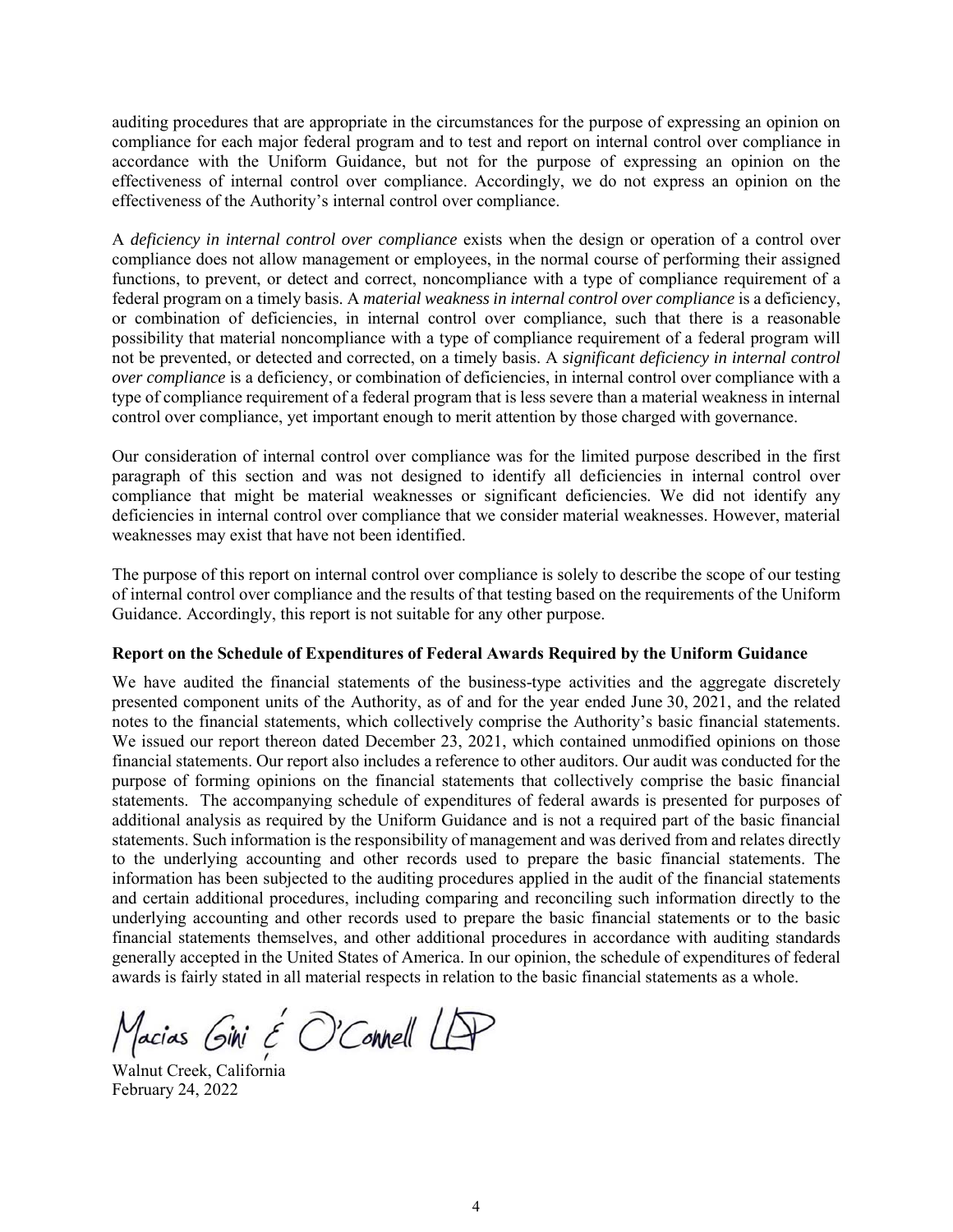## **SANTA CLARA COUNTY HOUSING AUTHORITY**

#### Schedule of Expenditures of Federal Awards For the Year Ended June 30, 2021

| Grantor/Pass-Through Grantor/Program Title                                                                                                                | Grantor<br>Identifying<br>Number | Assistance<br>Listings<br>Number | Expenditures                        |
|-----------------------------------------------------------------------------------------------------------------------------------------------------------|----------------------------------|----------------------------------|-------------------------------------|
| U.S. Department of Housing and Urban Development:                                                                                                         |                                  |                                  |                                     |
| Direct:                                                                                                                                                   |                                  |                                  |                                     |
| Section 8 Project Based Cluster:<br>Lower Income Housing Assistance Program -<br>Section 8 Moderate Rehabilitation                                        | n/a                              | 14.856                           | \$<br>1,530,124                     |
| Housing Voucher Cluster:<br>Section 8 Housing Choice Vouchers<br>COVID-19 - Emergency Housing Vouchers<br>Subtotal Section 8 Housing Choice Vouchers      | n/a<br>n/a                       | 14.871<br>14.871                 | 24,381,450<br>9,836<br>24,391,286   |
| Mainstream Vouchers<br>COVID-19 - Mainstream Vouchers<br>Subtotal Mainstream Vouchers                                                                     | n/a<br>n/a                       | 14.879<br>14.879                 | 4,051,137<br>35,239<br>4,086,376    |
| Subtotal Housing Voucher Cluster                                                                                                                          |                                  |                                  | 28,477,662                          |
| Family Self Sufficiency                                                                                                                                   | n/a                              | 14.896                           | 356,526                             |
| Moving To Work Demonstration Program<br>COVID-19 - Housing Choice Voucher CARES Act Funding<br>COVID-19 - CARES Act Funding Transferred to Moving To Work | n/a<br>n/a<br>n/a                | 14.881<br>14.881<br>14.881       | 390,621,013<br>981,274<br>2,569,207 |
| Subtotal Moving To Work Demonstration Program                                                                                                             |                                  |                                  | 394,171,494                         |
| Total expenditures of federal awards                                                                                                                      |                                  |                                  | 424,535,806                         |

See accompanying notes to the schedule of expenditures of federal awards.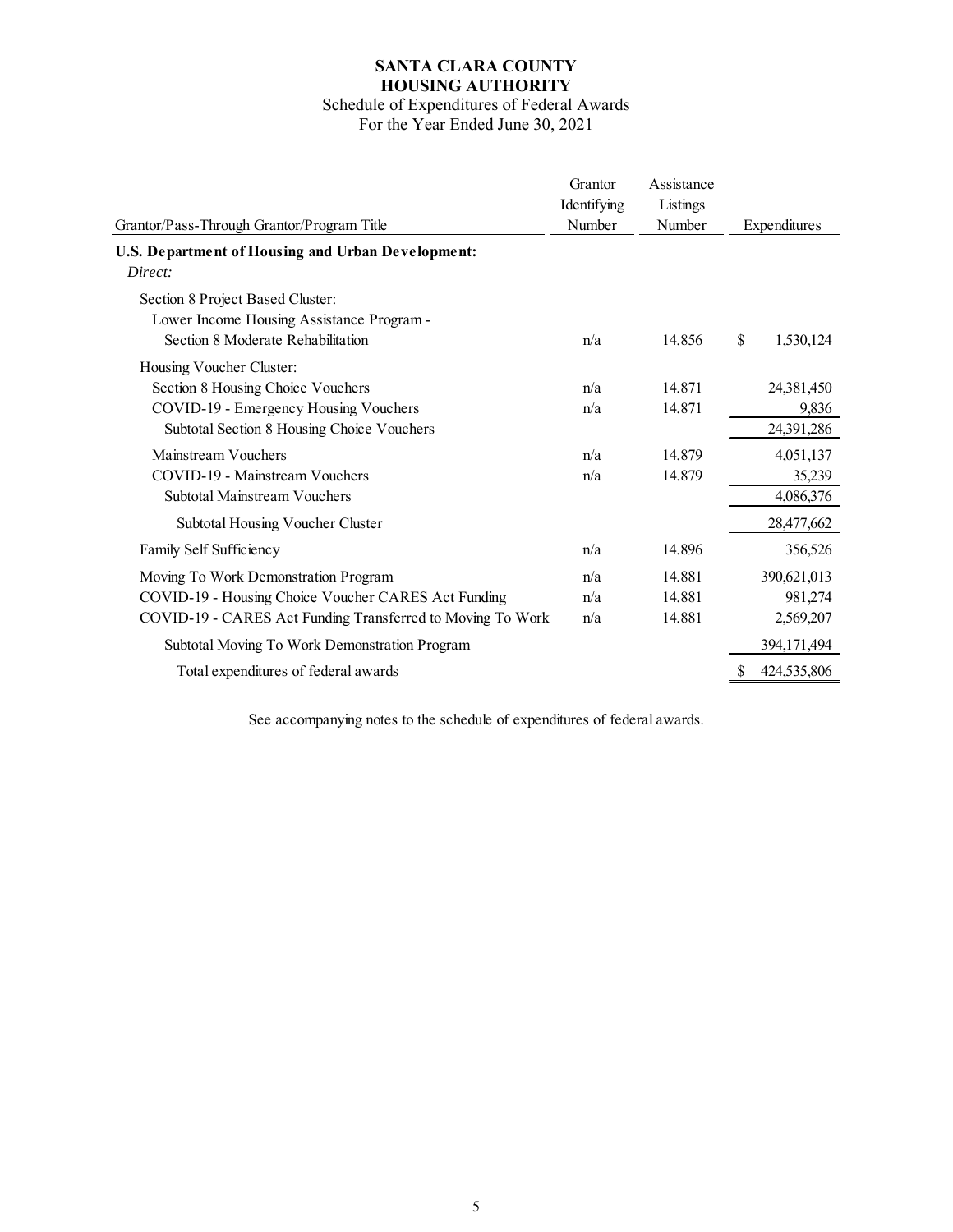## **SANTA CLARA COUNTY HOUSING AUTHORITY**  Notes to the Schedule of Expenditures of Federal Awards For the Year Ended June 30, 2021

#### **NOTE 1 – GENERAL**

The accompanying schedule of expenditures of federal awards (the Schedule) includes the federal grant activity of the Santa Clara County Housing Authority, California (the Authority). The Authority's reporting entity is defined in Note 1 of the Authority's basic financial statements. The information in this Schedule is presented in accordance with the requirements of Title 2 U.S. *Code of Federal Regulations* (CFR) part 200, *Uniform Administrative Requirements, Cost Principles, and Audit Requirements for Federal Awards.* Because the Schedule presents only a selected portion of the operations of the Authority, it is not intended to and does not present the financial position, changes in net position or cash flows of the Authority.

## **NOTE 2 – BASIS OF ACCOUNTING**

Amounts reported on the Schedule represent expenditures incurred for the Authority's federal programs, and are reported on the accrual basis of accounting and include capitalized expenditures. Such expenditures are recognized following the cost principles contained in 2 CFR 200, Subpart E (Cost Principles), wherein certain types of expenditures are not allowable or are limited as to reimbursement. The Authority did not elect to use the 10% de minimis cost rate as covered in 2 CFR 200.414 Indirect (F&A) costs.

### **NOTE 3 - RELATIONSHIP TO FEDERAL FINANCIAL REPORTS**

Amounts reported in the Schedule agree to or can be reconciled with the amounts reported in the related federal financial reports.

## **NOTE 4 - RELATIONSHIP TO BASIC FINANCIAL STATEMENTS**

Amounts reported in the Schedule agree to or can be reconciled with the amounts reported in the Authority's basic financial statements.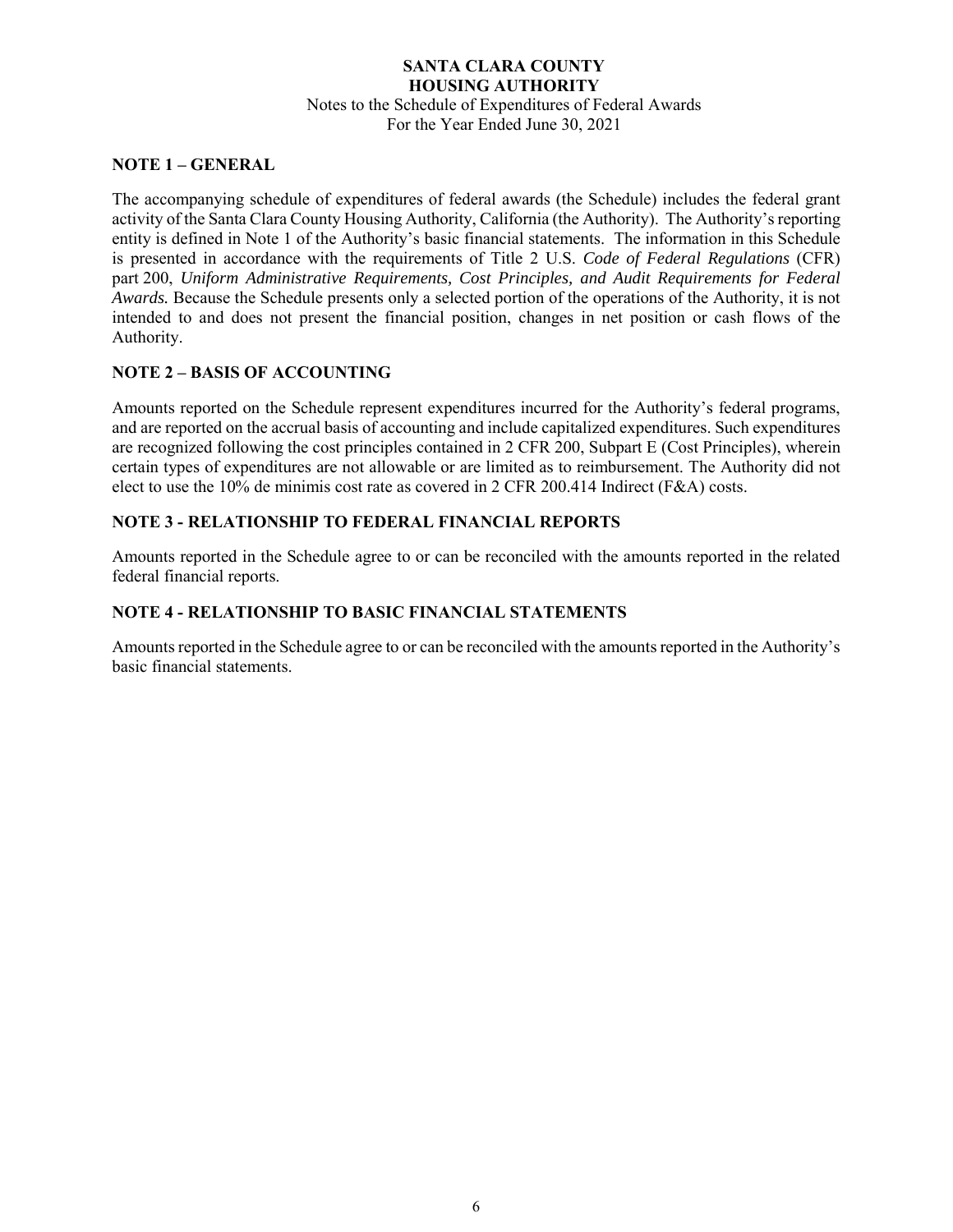## **SANTA CLARA COUNTY HOUSING AUTHORITY**

 Schedule of Findings and Questioned Costs For the Year Ended June 30, 2021

## **Section I – Summary of Auditor's Results**

## *Financial Statements*

| Type of auditor's report issued:                                                                      | Unmodified                                              |  |
|-------------------------------------------------------------------------------------------------------|---------------------------------------------------------|--|
| Internal control over financial reporting:                                                            |                                                         |  |
| Material weakness(es) identified?                                                                     | No                                                      |  |
| Significant deficiency (cies) identified that are<br>not considered to be material weaknesses?        | None reported                                           |  |
| Noncompliance material to the financial statements<br>noted?                                          | N <sub>o</sub>                                          |  |
| <b>Federal Awards</b>                                                                                 |                                                         |  |
| Internal control over major programs:                                                                 |                                                         |  |
| Material weakness(es) identified?                                                                     | No                                                      |  |
| Significant deficiency (cies) identified that are<br>not considered to be material weaknesses?        | None reported                                           |  |
| Type of auditor's report issued on compliance for<br>major programs:                                  | Unmodified                                              |  |
| Any audit findings disclosed that are required to be<br>reported in accordance with 2 CFR 200.516(a)? | No                                                      |  |
| Identification of major program?                                                                      | 14.881 - Moving To Work<br><b>Demonstration Program</b> |  |
| Dollar threshold used to distinguish between type A and<br>type B programs:                           | \$3,000,000                                             |  |
| Auditee qualified as a low-risk auditee?                                                              | Yes                                                     |  |
|                                                                                                       |                                                         |  |

# **Section II - Financial Statement Findings**

None reported.

# **Section III - Federal Award Findings and Questioned Costs**

None reported.